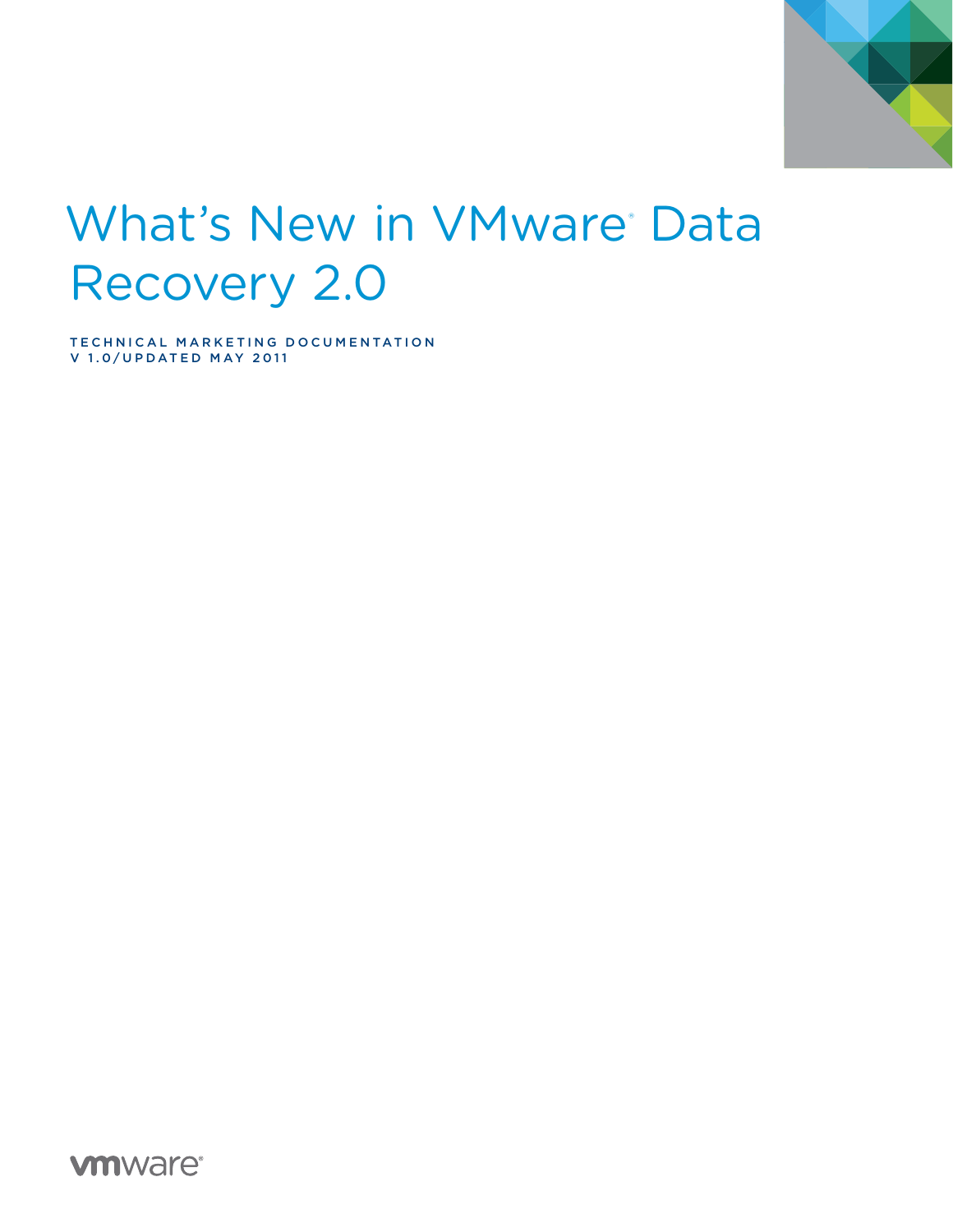### Table of Contents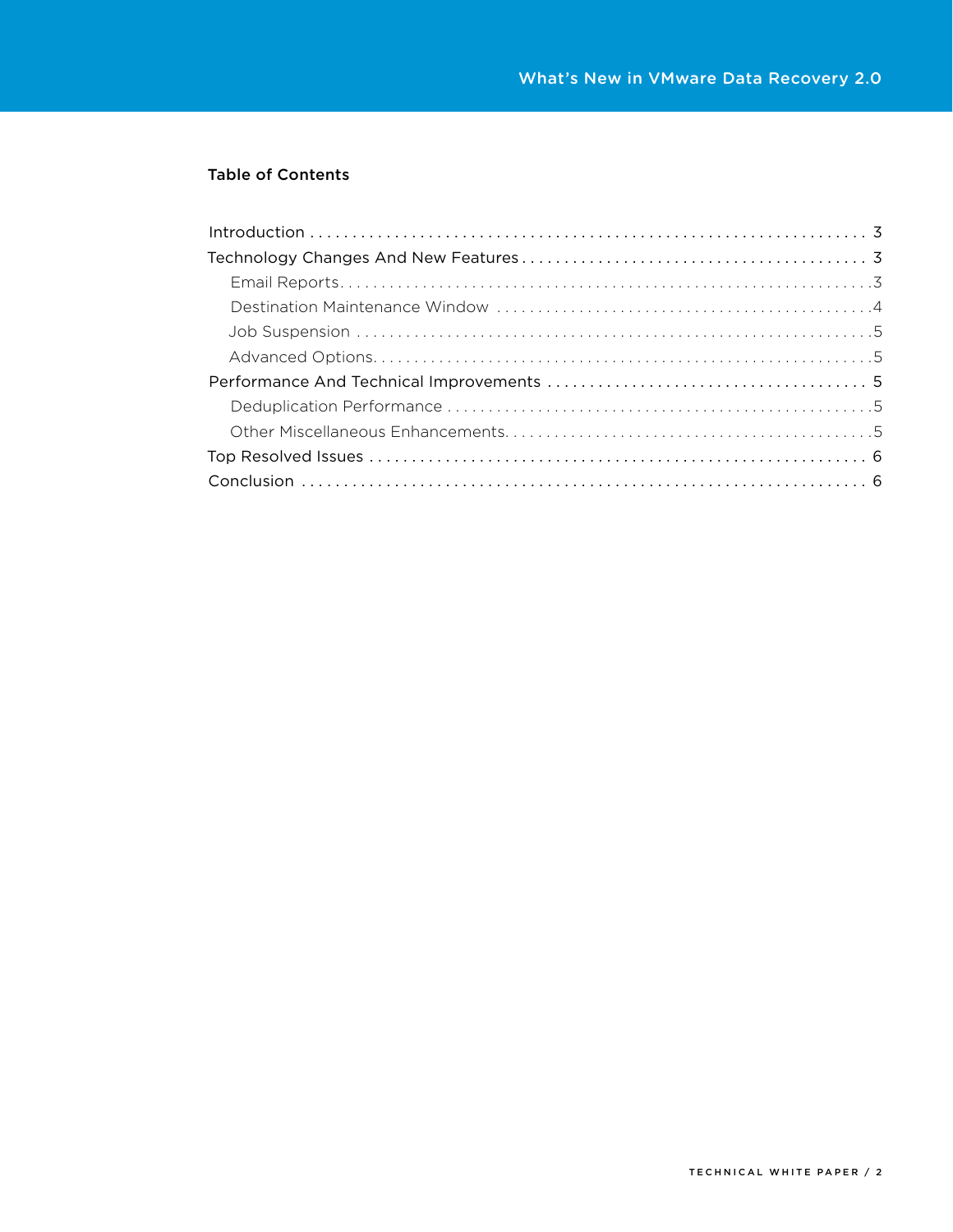## Introduction

VMware® Data Recovery 2.0 is the premier tool to enable quick and simple backup, storage, and recovery of virtual machines and files within the virtual environment.

With the release of version 2.0, VMware has expanded the capabilities of VMware Data Recovery in the virtual environment to attain quicker and more reliable backups with better levels of integration with VMware vCenter™ Server and new manageability options.

This paper presents an overview of the new capabilities of VMware Data Recovery 2.0.

## Technology Changes and New Features

#### Email Reports

VMware Data Recovery 2.0 makes it possible to generate and email reports, in a fully automated fashion, to an administrator following the completion of a backup.

This gives virtual infrastructure administrators the ability to rapidly parse and scan a report, outlining the success, and thereby the protection, of the VMware vSphere virtual environment without needing to open the VMware vCenter Server client to do the review.<sup>1</sup>

```
VMware Data Recovery 2.0.0.1506
Appliance IP:
192.168.9.35;fe80::250:56ff:feb3:21bf;192.168.9.143;fe80::250:56ff:feb3:21c0
Appliance Name: vdrc<br>Appliance Time: 1/17/2011 8:00:00 AM
Engine Start Time: 1/16/2011 3:34:57 PM
For more information, please check Reports and Configuration in VMware Data Recovery
Client plug-in UI.
Backup Jobs: 1
Virtual Machines Selected for Backup: 5
Virtual Machines Failed to Back Up: 0
Virtual Machines Not Backed Up: 0
Virtual Machines Backup In Progress: 0
Virtual Machines Successfully Backed Up: 5
Non-Backup Related Warnings and Errors: 6
Destination,
                                        Capacity, Used,
                                                              Status
/terrapin.thewhites.ca/library/, 1,383.4 GB,37.5 GB, Ready
Virtual Machines Successfully Backed Up:
Backup Job,
                      Virtual Machine,
                                                   Duration
                                                   00:05:51Local Apps,
                      sql2.Local Apps,
                     hanbury,
                                                   00:13:55Local Apps,
                      logan,
                                                   00:36:26main,
Local Apps,
                                                   00:27:10Local Apps,
                      srma,
                                                   00:25:00Non-Backup Related Warnings and Errors:
1/16/2011 3:34:57 PM Starting VMware Data Recovery, version 2.0.0.1506<br>1/16/2011 3:12:40 PM Starting VMware Data Recovery, version 2.0.0.1506
1/16/2011 11:46:59 AM Starting VMware Data Recovery, version 2.0.0.1506
1/15/2011 2:04:52 PM Starting VMware Data Recovery, version 2.0.0.1506<br>1/15/2011 2:04:50 PM Task terminated unexpectedly, possibly due to a power failure or
system crash.
1/15/2011 1:24:23 PM Starting VMware Data Recovery, version 2.0.0.1506
```
**Figure 1.** VMware Data Recovery–Generated Report Following Backup

1.Please note vCenter Data Recovery 2.0 is supported with vSphere 4.0 Update 3, vSphere 4.1 Update 1, and vSphere 5.0.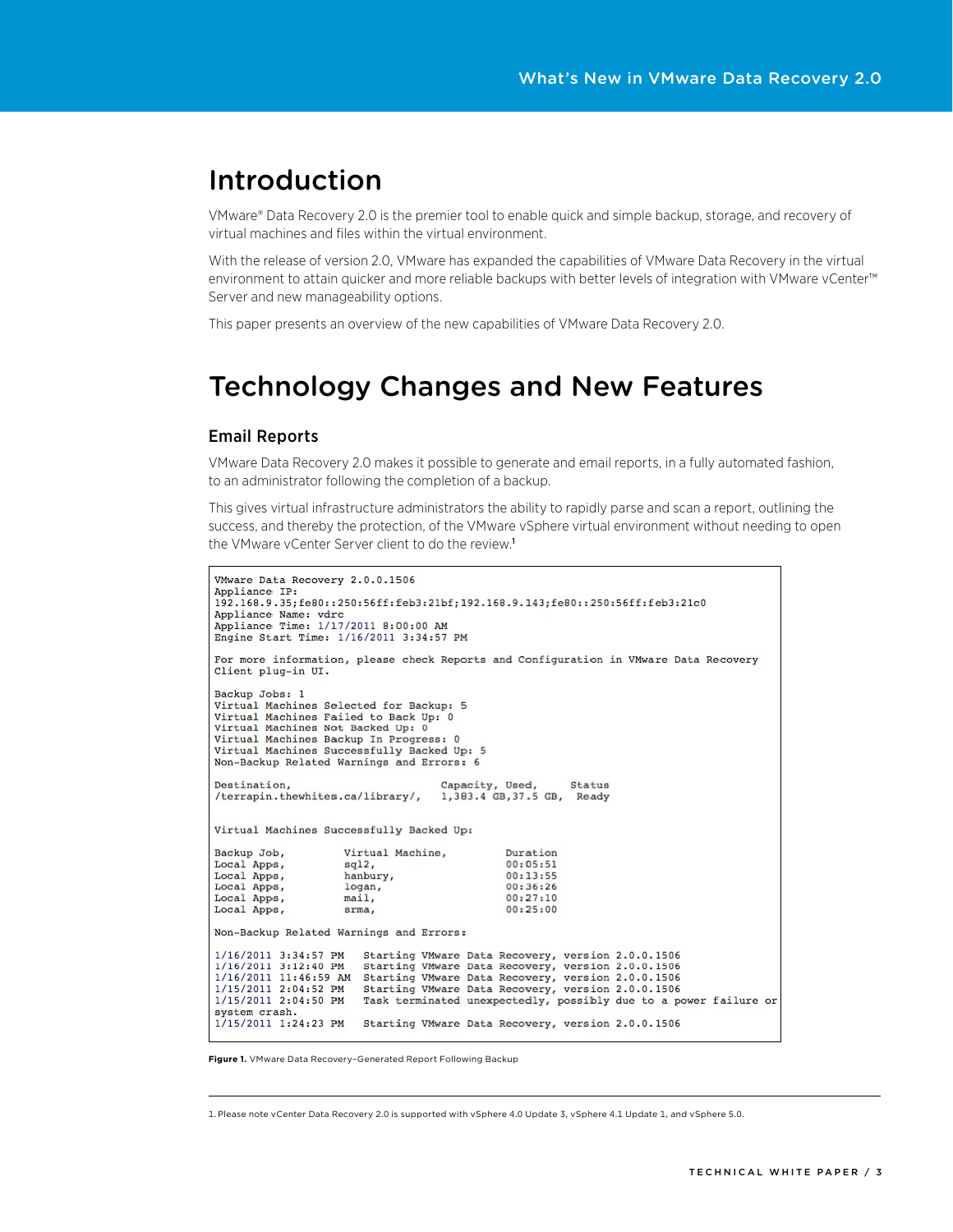Reports can be scheduled for mailout at a specified time, with delivery to as many as 10 email addresses.

Email reports include:

- • Application summary
- • Job summary
- • Destination summary
- • Virtual machines that failed backup
- • Virtual machines not backed up
- • Virtual machines successfully backed up
- • Nonbackup-related warnings and errors

#### Destination Maintenance Window

VMware Data Recovery enables users to specify a time in which backups will not run. This ensures that the destination for backups will be in a quiescent state, during which daily integrity checks (to ensure data consistency) and reclaim operations (to recover unused space) can safely be run.



**Figure 2.** Destination Maintenance Window

The destination maintenance window can be configured on a per-destination basis, to enable rolling maintenance on destination disks throughout a time period. If integrity checks and reclaim operations are run automatically, they will execute only within the specified maintenance window.

By default, maintenance windows are scheduled all weekends and weekdays, from 9 a.m. to 5 p.m.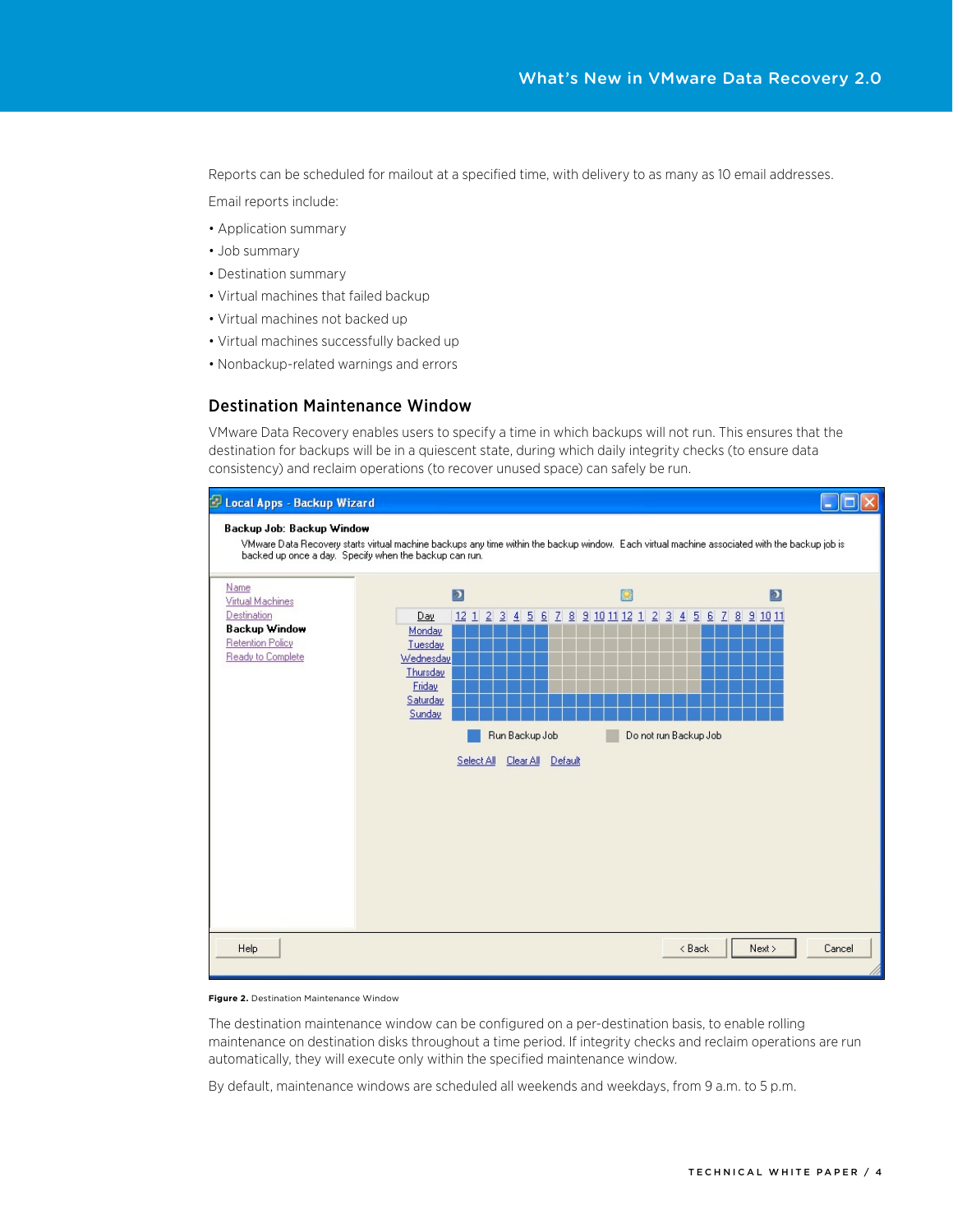#### Job Suspension

VMware Data Recovery enables users to suspend individual jobs from continuing to run by right-clicking on the backup job and selecting "Suspend Future Tasks." Currently running backup jobs are not affected, but future scheduled jobs of that individual backup will be suspended. This gives an administrator the ability to temporarily halt backups in case of planned maintenance, periods of high activity, or for any other reason.

#### Advanced Options

New advanced options are now made available by editing the configuration file to enable more specific choices in backup administration. New options enable the administrator to accomplish the following tasks:

- Change the number of days between automated integrity checks.
- Specify the day of the week on which the automated integrity check is run.
- Exclude or include backup of swap partitions or page data.

## Performance and Technical Improvements

#### Deduplication Performance

VMware Data Recovery 2.0 introduces changes to both the general deduplication process and compression of backup data, as well as introducing some improvements to the integrity checks.

Overall improvements include the following:

- A new compression algorithm improves the commit speed of compressed data.
- • A new utilization of the I/O path improves efficiency when accessing the deduplicated backup data.
- Better layout of data on the backup target disk reduces time to create and restore from backups.

Improvements to the integrity check process include the following:

- • Periodic checkpoints are written out during integrity checking of the datastore, enabling safe suspension and resumption of integrity checks.
- Bulk processing of similar jobs improves performance.

#### Other Miscellaneous Enhancements

Multiple enhancements have been added to operations of VMware Data Recovery 2.0, as follows:

- VMware Data Recovery 2.0 is now a fully 64-bit virtual appliance. This will help aid future scalability, though the current release retains the scalability limits of VMware Data Recovery 1.2.
- • Windows pagefile and Linux swap partitions are automatically excluded from backup by default.
- If the maintenance window closes before an integrity check or reclaim operation is completed, the datastore is not locked as it was in prior releases. This enables backups to continue working even if maintenance is not completed. If, however, damaged restore points are detected, the deduplication datastore *will* be locked until the damaged restore points are deleted.